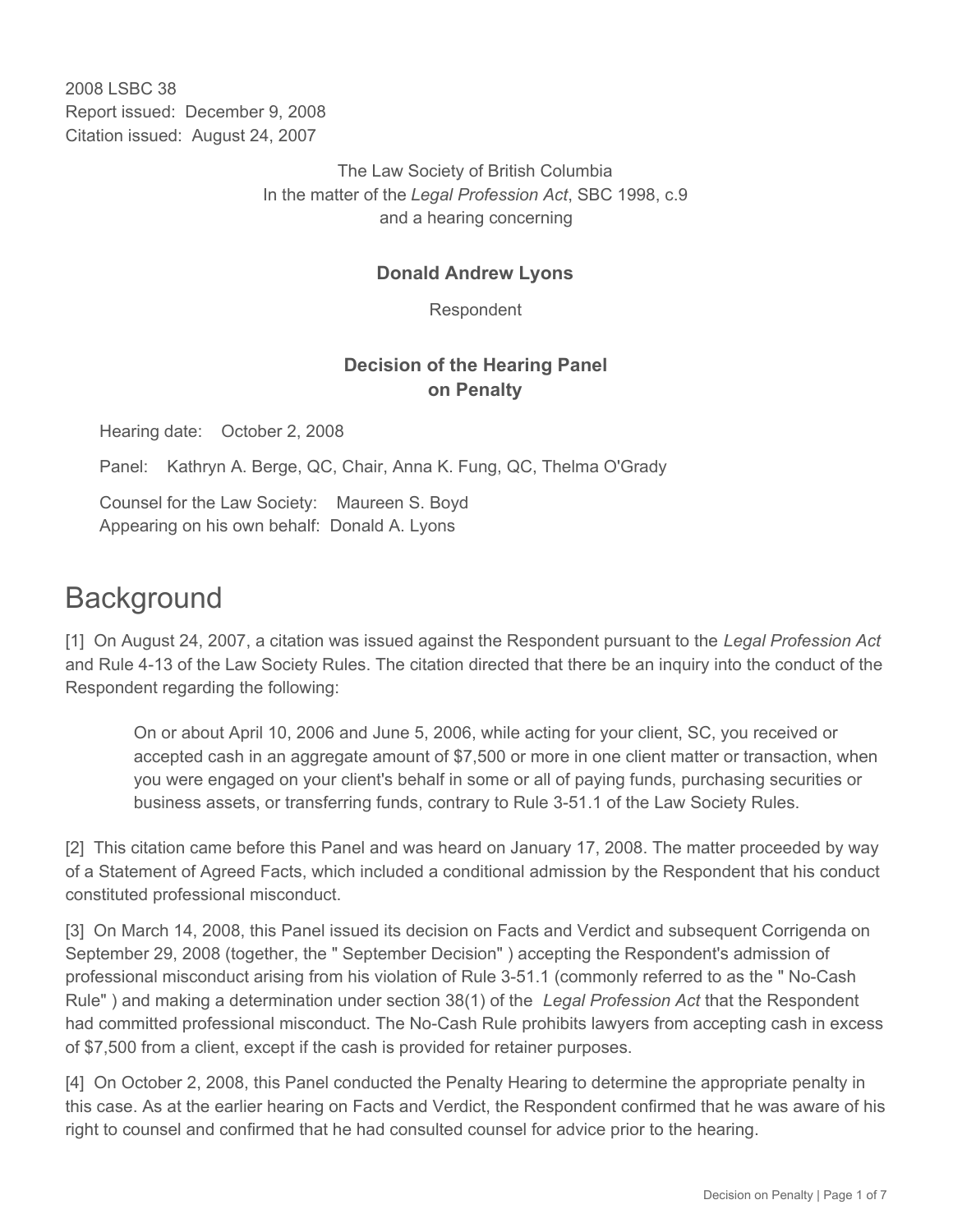[5] In its September Decision, this Panel found that the Respondent was guilty of professional misconduct. The Panel noted that the conduct for which the Respondent was cited was serious: there were two separate instances of breaches of the No-Cash Rule, distinct from each other in time and circumstances, persisting over a period of nine months from the initial acceptance of cash in April, 2006 to the point of full disclosure to the Law Society on January 29, 2007, when the Respondent delivered a written response detailing the complete circumstances in which he had received the prohibited amounts of cash.

[6] As was noted in the September Decision, this is a matter of first instance, as it is the first time that the Law Society has issued a citation pursuant to Rule 3-51.1 and a lawyer has been found to have professionally misconducted himself by contravening the No-Cash Rule so as to trigger this hearing as to penalty.

### **Submissions**

[7] Counsel for the Law Society prefaced her submissions by confirming that, as this is a case of first instance, there is no direct authority on point that binds the Panel in determining the appropriate penalty. She provided a useful summary of penalties in what were submitted to be similar types of cases involving breach of trust accounting rules, breach of undertaking cases, and other matters involving lawyers who had no prior discipline record.

[8] Law Society counsel submitted that, after taking into account all of the circumstances of this matter, an appropriate penalty would be a fine of \$5,000 and costs in the amount of \$4,500. Given that a reprimand is implicit in any order for a fine (see *Law Society of BC v. Hart*, 2007 LSBC 50), it was submitted that no separate reprimand is required. Further points made by the Law Society included the following:

(a) the Respondent's repeated breach of Rule 3-51.1 constituted an aggravating factor that suggests that a heavier penalty may be appropriate; and

(b) the Respondent accepted the cash on both occasions, not on a mistaken understanding of the Rule, but on a mistaken understanding of the consequences of the violation of the Rule.

[9] The Respondent, while agreeing that a fine was appropriate, submitted that the fine sought by the Law Society was excessive. He thought a fine of \$1,500 to \$2,500 would be more appropriate due to:

(a) the various personal factors set out in the September Decision, including the personal and professional crisis in which he found himself at the time that the breaches of the No-Cash Rule occurred, including the dissolution of his former law firm;

(b) the Law Society's role in the matter;

(c) his previous unblemished discipline history;

(d) the suffering he has already experienced as a result of the negative publicity surrounding this matter as it is a case of first instance that has attracted media attention, including coverage in the Vancouver Sun;

(e) the unanticipated pressure upon others associated with him as a result of the negative publicity surrounding the case; and

(f) the negative effects upon his income both as a result of the negative publicity and his inability to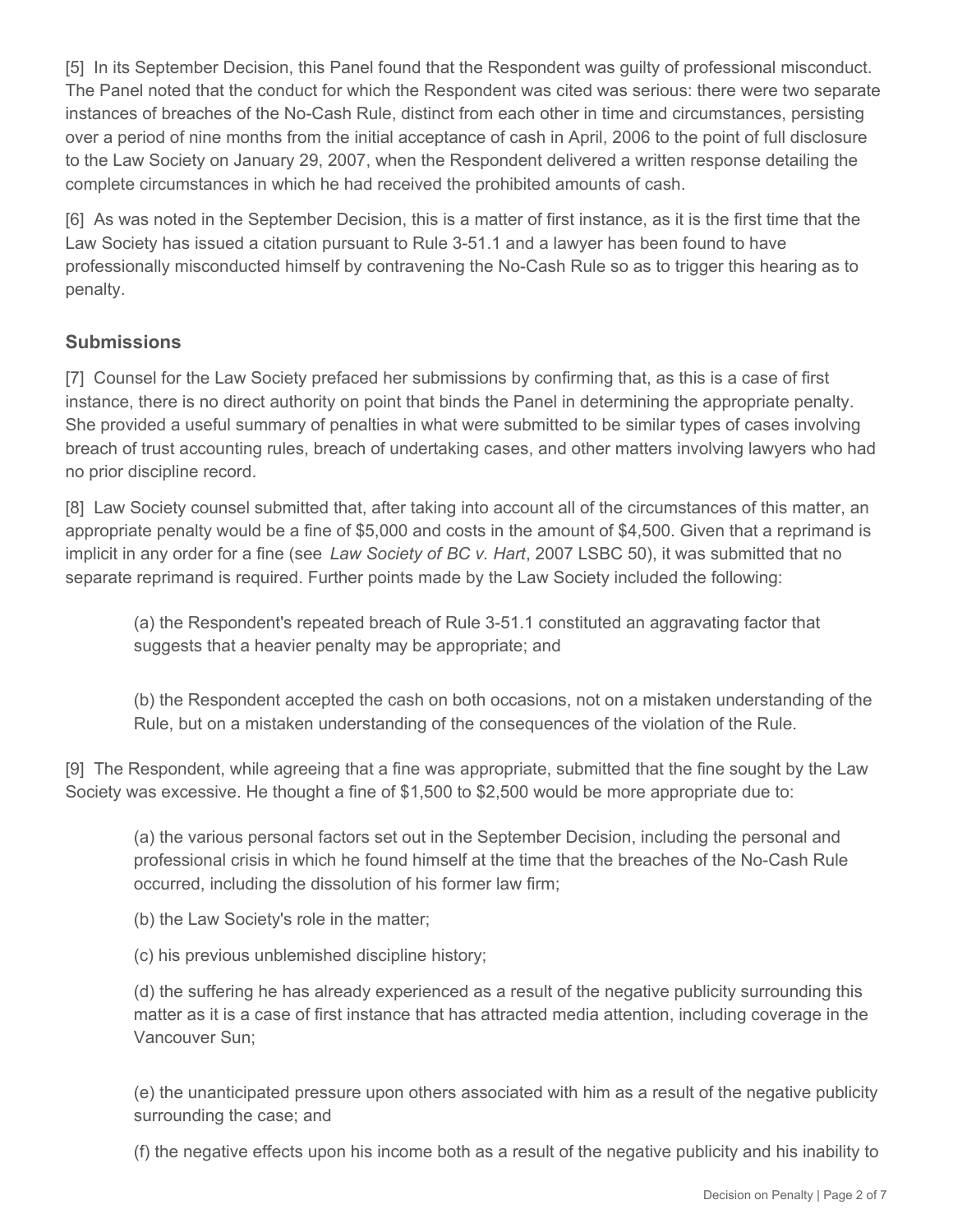work effectively as a result of his distress arising from the September Decision.

[10] In respect of costs, the Respondent submitted that, while costs were appropriate, the amount sought by the Law Society was excessive and a reduced amount would be more appropriate in the circumstances.

#### **Discussion**

[11] *Law Society of BC v. Ogilvie*, 1999 LSBC 17 is the leading authority on the consideration of the type of relevant factors in determining the appropriate penalty in Law Society disciplinary cases in general. The factors to be considered include:

- (a) the nature and gravity of the conduct proven;
- (b) the age and experience of the respondent;
- (c) the previous character of the respondent, including details of prior discipline;
- (d) the impact upon the victim;

(e) the advantage gained, or to be gained, by the respondent;

(f) the number of times the offending conduct occurred;

(g) whether the respondent has acknowledged the misconduct and taken steps to disclose and redress the wrong and the presence or absence of other mitigating circumstances;

(h) the possibility of remediating or rehabilitating the respondent;

- (i) the impact on the respondent of criminal or other sanctions or penalties;
- (j) the impact of the proposed penalty on the respondent;
- (k) the need for specific and general deterrence;
- (l) the need to ensure the public's confidence in the integrity of the profession; and
- (m) the range of penalties imposed in similar cases.

[12] In terms of the nature and gravity of the conduct, this Panel concluded in its September Decision that the nature of the conduct proven was serious and amounted to professional misconduct, particularly due to the following:

1. The fact that the Respondent was not fully aware of the extent of the potential consequences of a breach of the No-Cash Rule is an insufficient excuse for its violation. Certain Law Society Rules have primarily an administrative intent, but the No-Cash Rule is not one of these. This Rule has at its heart the mandate of the Law Society to regulate the practice of law in the public interest. By its clear prohibition, it strives to protect lawyers from being drawn into acting as the willing or inadvertent dupes of the unscrupulous and the dishonest. The Respondent was knowledgeable about the Rule, its importance to the Law Society and the public, and yet chose to ignore it, despite his awareness of its importance to the regulation of the legal profession.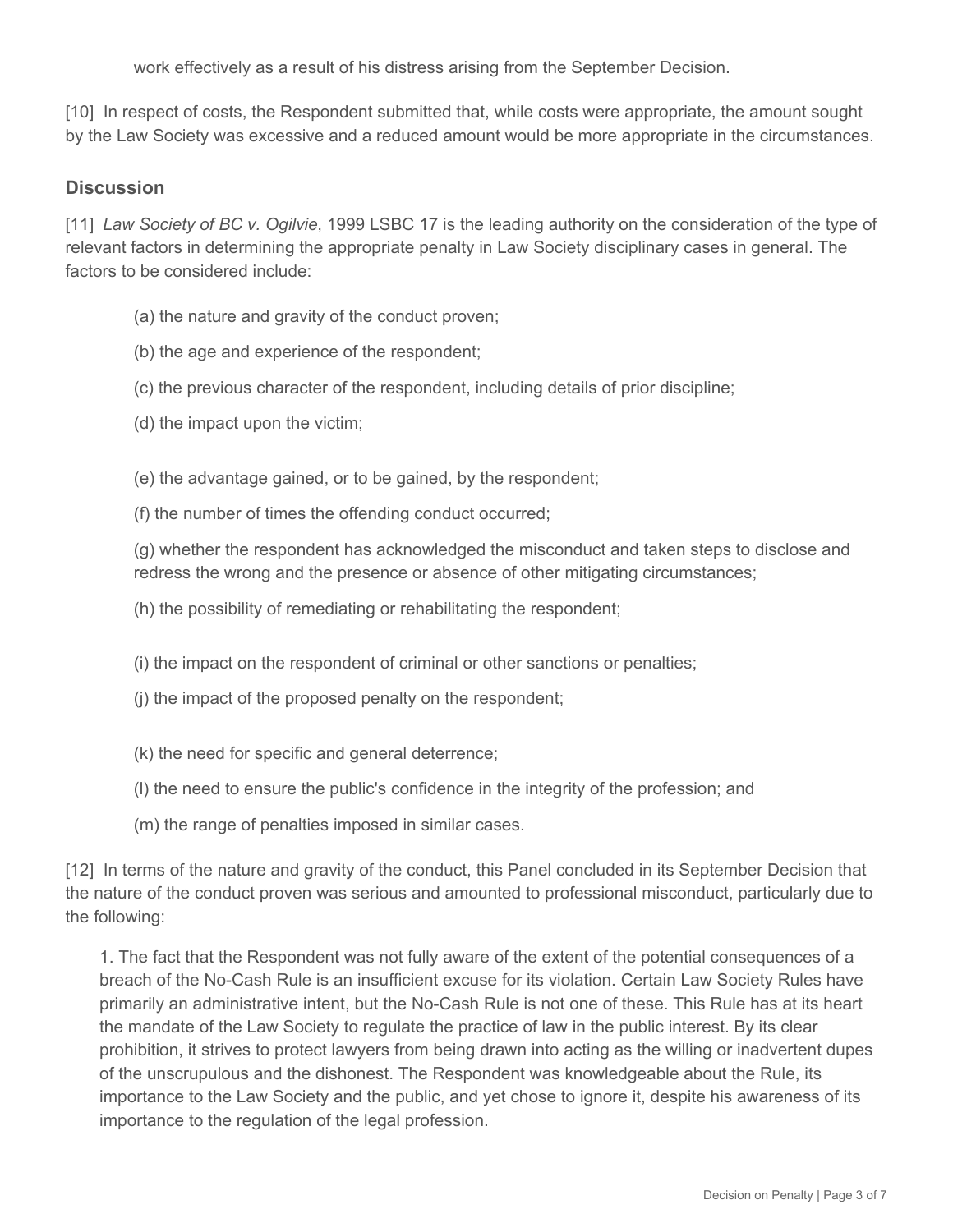2. In considering the criteria that distinguish a " Rules breach" from professional misconduct, this Panel takes into account the fact that the conduct for which the Respondent has been cited is serious: there were two separate instances of breaches of the No-Cash Rule, distinct from each other in time and circumstances, persisting over a period of nine months from the initial acceptances of cash to the point of full disclosure to the Law Society.

3. Although the Respondent may not have been fully briefed by the Law Society as to all of the steps that he must take under the circumstances and the possible consequences of a breach of the No-Cash Rule, ultimately, it was the Respondent's responsibility to inform himself regarding the Rules.

4. By the time of the violations of the No-Cash Rule by the Respondent, the Law Society had made it clear in its many publications on the Rule that there would be serious consequences for any lawyer who does not comply with the Rule.

[13] As to the age and experience of the Respondent, he was called to the Bar of British Columbia on July 10, 1979, and has practised law steadily since then. At the time of the impugned conduct, he had practised law for approximately 27 years such that he would have been regarded as a seasoned, senior practitioner in his field.

[14] As concerns the previous character of the Respondent, as is set out above, he has no previous professional conduct record, and has apparently practised without incident until the conduct in question. This speaks in favour of leniency from the Panel in considering the range of possible penalties.

[15] There is no evidence that the Respondent obtained any monetary advantage from receipt of the cash, save that he ultimately was able to obtain a retainer from which he was able to pay his modest account. Nevertheless, by not insisting that the client provide the Respondent with a cheque, he put the goal of accommodating his client above his paramount obligation to practise law in accordance with the strictures of the profession. Such strictures are imposed with the direct purpose of protection of the public. Implicit or explicit pressure from clients to " bend the rules" may occasionally be encountered by lawyers from time to time. The good judgment and steadfast resolve to resist such pressures is part of discipline that every lawyer has the duty to develop in himself or herself. This duty has a direct relationship to the profession's privilege of self-regulation. It follows that a response to such pressure or the simple desire to accommodate a client cannot serve as an excuse for non-compliance with a Law Society Rule. The fact that the Respondent in this instance knowingly violated the No-Cash Rule in an effort to please his client not once but twice, is a factor militating against the Respondent in this instance.

[16] As already noted, the offending conduct occurred not once but twice within the space of approximately two months involving the same client, despite the fact that the Respondent was fully aware of the No-Cash Rule on both occasions. This is an aggravating factor to be reflected in any penalty to be imposed upon the Respondent.

[17] In his submissions to the Panel, the Respondent acknowledged without reservation that he had made a mistake and he was extremely ashamed of his conduct. He also apologized to the Law Society for his conduct, providing assurances that " this is the first time that I have been disciplined, and I promise that it will be the last." The Panel accepts that the Respondent is genuine in his remorse and regrets what appear to be uncharacteristic and unfortunate lapses in judgment. There is no need for any remediation or rehabilitation of the Respondent in this case in light of his clear acknowledgment of responsibility for his conduct.

[18] In terms of other mitigating factors, the Panel notes that the Respondent self-reported the breaches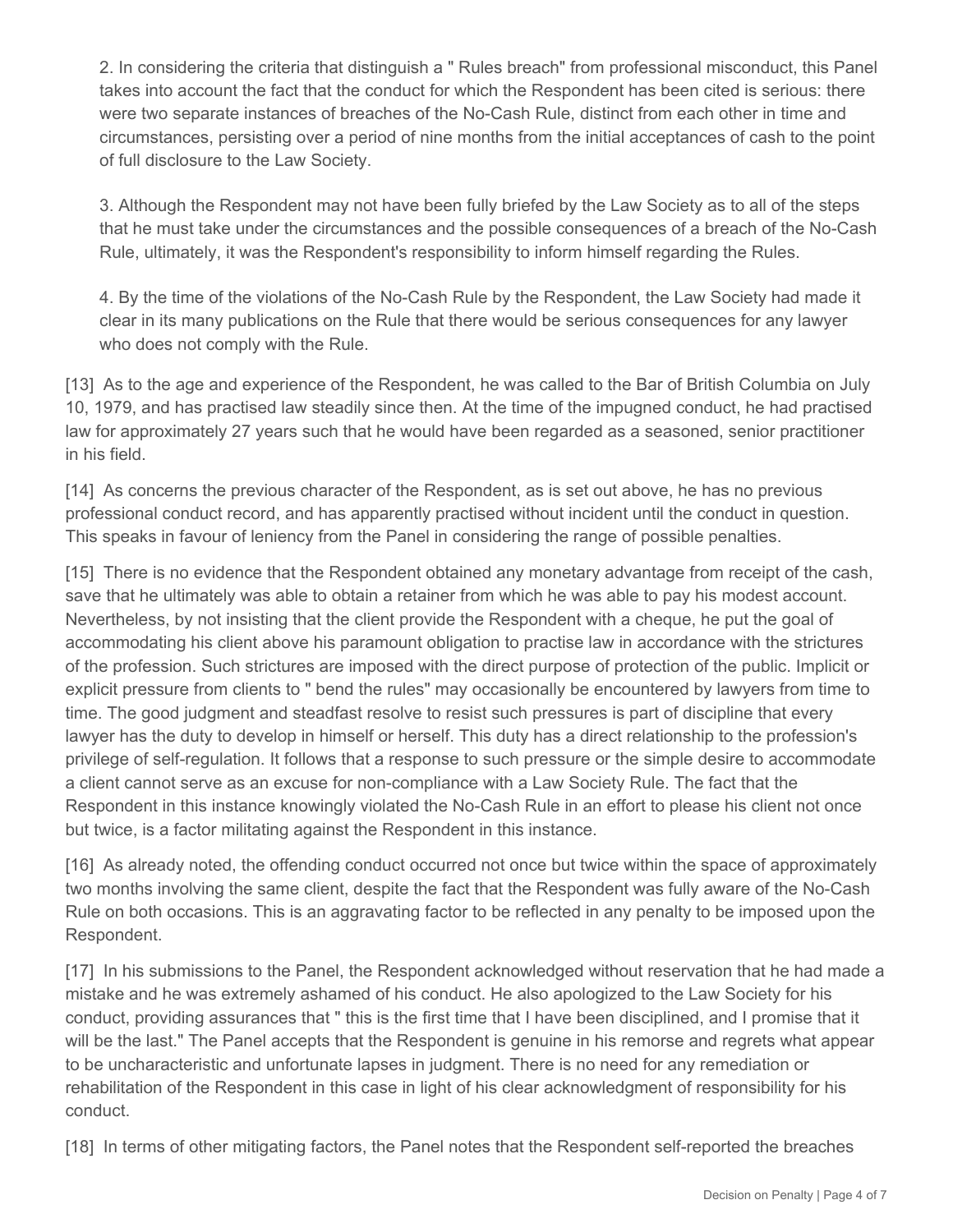(albeit not as promptly and completely as he ought to have done), the unique factors of the Respondent's internal firm crisis at the time of the offences, and the involvement of the Law Society in the matter.

[19] In terms of the impact of a penalty upon the Respondent, there is no indication that there will be any other sanctions or penalties that will flow from these offences.

[20] With respect to specific deterrence, the Panel is satisfied that, in light of the Respondent's unreserved acceptance of responsibility for his conduct, no further specific deterrence is necessary. With respect to general deterrence, however, this Panel agrees with the submissions of counsel for the Law Society that in order to ensure the efficacy and purpose of the No-Cash Rule, the penalty in this case must signal clearly both to the Respondent and to the profession that the No-Cash Rule must be complied with, regardless of the inconvenience to the lawyer or to the client. The penalty should, as a general rule, be a fine with sufficient deterrent effect that it prevents other lawyers from treating it as an acceptable cost of doing business or a convenient price to pay for keeping the client happy. In light of the Respondent's knowing breaches of the Rule on two separate occasions, in this instance, the fine should not be at the absolute bottom end of the scale.

[21] It might be argued that a breach of the No-Cash Rule is essentially a victimless offence beyond the damage done to the public's faith in the integrity of lawyers and their adherence to standards of professional conduct. This Panel asserts that the particular circumstances of a breach will determine whether or not this is true. However, irrespective of that, this Panel feels that the lack of identifiable victims does not minimize the importance of the Rule. Breaches of the Rule may potentially erode the confidence of the public in the integrity of the profession and, as such, ought not to be condoned lightly if at all.

[22] As already noted, this is a matter of first instance and no previous Panel has considered the appropriate range of penalties for breaches of the No-Cash Rule. While the Panel appreciates the attempt at guidance offered by counsel for the Law Society, the Panel is not persuaded that any of those cases ought to guide this matter as one of first instance. This Panel is not inclined to view breaches of the No-Cash Rule as analogous in nature to breach of trust accounting rules, which, when they relate to the form of trust accounting rather than to substantive trust account shortages, may be viewed by some as simply " administrative" in nature. The purpose of the No-Cash Rule is substantive and does not relate to form only. As noted in the Law Society publications to the profession *,* the No-Cash Rule is a proactive rule that seeks to prevent the involvement, knowing or otherwise, of lawyers in money laundering activities. In that respect, enforcement of the prohibition should be strict and rigorous.

[23] That being said, this Panel does not view breaches of the No-Cash Rule as analogous either to breach of undertaking cases in terms of the severity of consequences and its impact on the legal process. The sanctity of undertakings is well known to the legal profession and is a fundamental tenet of the integrity of the profession. The No-Cash Rule, being a relatively recent innovation of law societies across Canada is, as demonstrated by this case, not as well known or understood by the profession, despite continued efforts by the Law Society to educate its members about its importance.

[24] In respect of the Respondent himself, while the Panel genuinely sympathizes with the Respondent's plight and is troubled by the impacts that its decision has already had on the Respondent and his family, it notes that the responsibility for such consequences must rest first and foremost with him. His own conduct brought about the citation, and he admitted that he professionally misconducted himself, not once but twice in the space of months. The Panel has a responsibility to strike an appropriate balance between protecting the public interest in responding to professional misconduct and the interest of a lawyer when his professional life is at stake. Overall, in striking such balance in the unique circumstances of this case, however, the Panel is persuaded that the scale should tip in favour of the Respondent.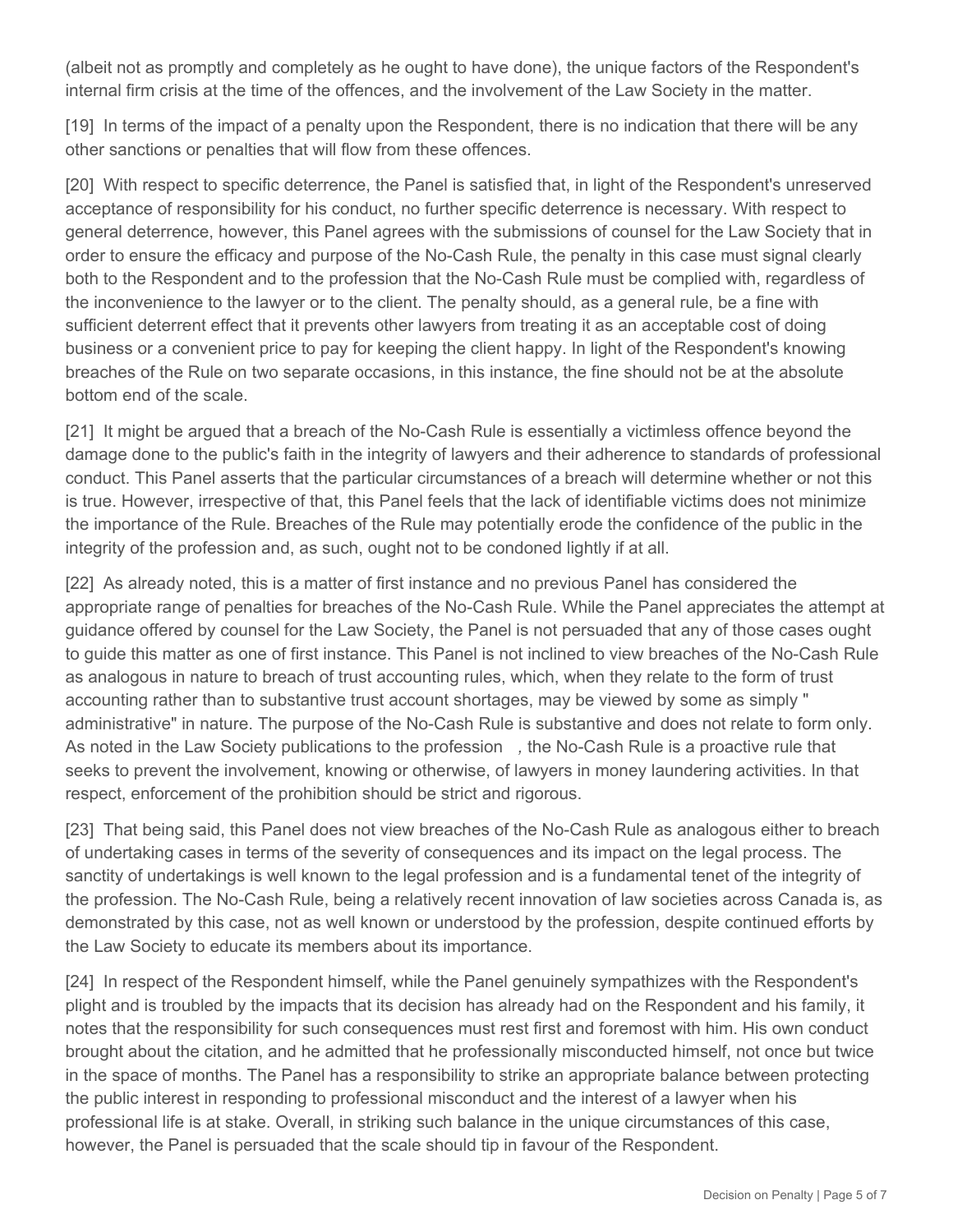[25] In terms of the precedent set in other somewhat analogous matters, this Panel takes note of:

(a) *Law Society of BC* v. *Cunningham*, 2007 LSBC 47, where, as in this instance, the misconduct was a first and isolated event, and the respondent professionally misconducted himself by failing to respond to communications from the Legal Services Society and the Law Society. The respondent in that matter received a fine of \$2,000;

(b) *Law Society of BC* v. *MacDonald*, 2006 LSBC 01, which is the only other preceding decision involving receipt of cash. The respondent in that instance did not record the receipt of cash. He was not charged with a breach of the then existing No-Cash Rule and, instead was charged with failure to record a trust deposit. In that instance, the respondent consented to a fine of \$1,500 and a practice condition requiring the hiring of a professional accountant to review his books and records and provide quarterly reports regarding compliance to the Law Society for two years. This decision can be distinguished from the present matter due to the fact that there was no finding of professional misconduct nor contravention of the No-Cash Rule itself; and

(c) *Law Society of BC* v. *Martin*, 2007 LSBC 20, where the respondent was found to have professionally misconducted himself by approving for payment fraudulent or inflated accounts of the client's children over an extended period of time. As here, the respondent had no previous record of professional misconduct and no evidence of dishonesty. Nonetheless, the respondent in that case received a reprimand, a fine of \$20,000 and was ordered to pay substantial costs.

What is clear from the above is that the range of appropriate penalties is broad and that the *Ogilvie* factors must be weighed carefully in each case and adjusted within the range in order to appropriately sanction the improper conduct of lawyers in each instance.

[26] As for costs, counsel for the Law Society has submitted a total bill of costs showing that full indemnity for costs would amount to \$10,460. Of that, \$1,487.50 is attributable to time spent by counsel in reviewing the Respondent's New Evidence Application following the Panel's original decision on Facts and Verdict and attending to certain post-decision communications from the Respondent.

[27] Counsel for the Law Society urged the Panel to make an order for costs in the amount of \$4,500 against the Respondent, which approximates 43% of the total indemnity costs, while at the same time acknowledging that the time she had spent on this case was somewhat higher than might have been expected due to this being a case of first instance and the number of communications from the Respondent.

[28] The Panel finds that it would be inappropriate for the counsel costs related to the New Evidence Application to be included in the final costs order in light of the fact that the Panel issued the September 29, 2008 Corrigenda as a result of the Respondent's application. The Panel also finds that it would be inappropriate for the Respondent to have to bear the burden of paying for increased counsel fees entailed in dealing with this matter as being one of first instance.

#### **Conclusion**

[29] As this is a matter of first instance, the Panel finds that its discretion in terms of range of penalties to be unfettered by previous precedent. That being said, in light of the factors discussed above and having particular regard to the previously unblemished history of the Respondent and the steps he took to consult the Law Society with respect to the effect and interpretation of the No-Cash Rule prior to his first receipt of the impugned cash, the Panel agrees with the Respondent's submission that a fine in the lower range of the